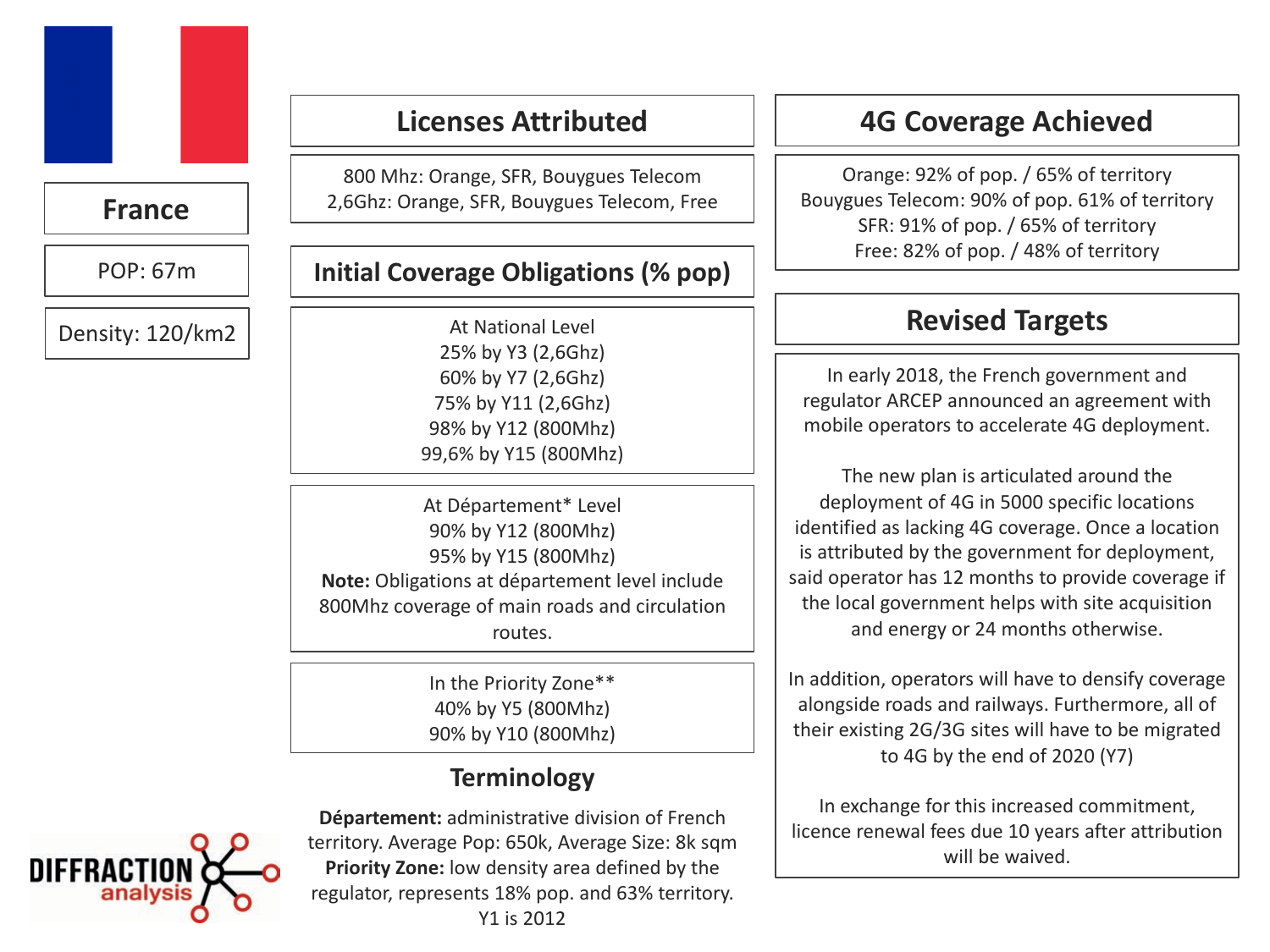

**UK**

POP: 66m

Density: 267/km2

# **Licenses Attributed**

800 Mhz: EE, Three, Vodafone, O2 2,6Ghz: EE, BT, Vodafone

## **Initial Coverage Obligations (% pop)**

Only one licensed carried coverage obligations. It was won by O2.

This operator is obliged to provide a mobile broadband service for indoor reception to at least 98% of the UK population (expected to cover at least 99% when outdoors) and at least 95% of the population of each of the UK nations - England, Northern Ireland, Scotland and Wales – by the end of 2017 at the latest.

In addition to 02's obligation, all mobile carriers in the UK signed an agreement with Ofcom to provide 90% voice coverage nationally by the end of 2017. 

# **4G Coverage Achieved**

O2: 97% of population EE: 99% of population / 86% of territory Three: 91% of population Vodafone: 97% of population

In 2018, Ofcom announced that 02 had met it's 4G obligation and that other operators had met their voice coverage obligations. 

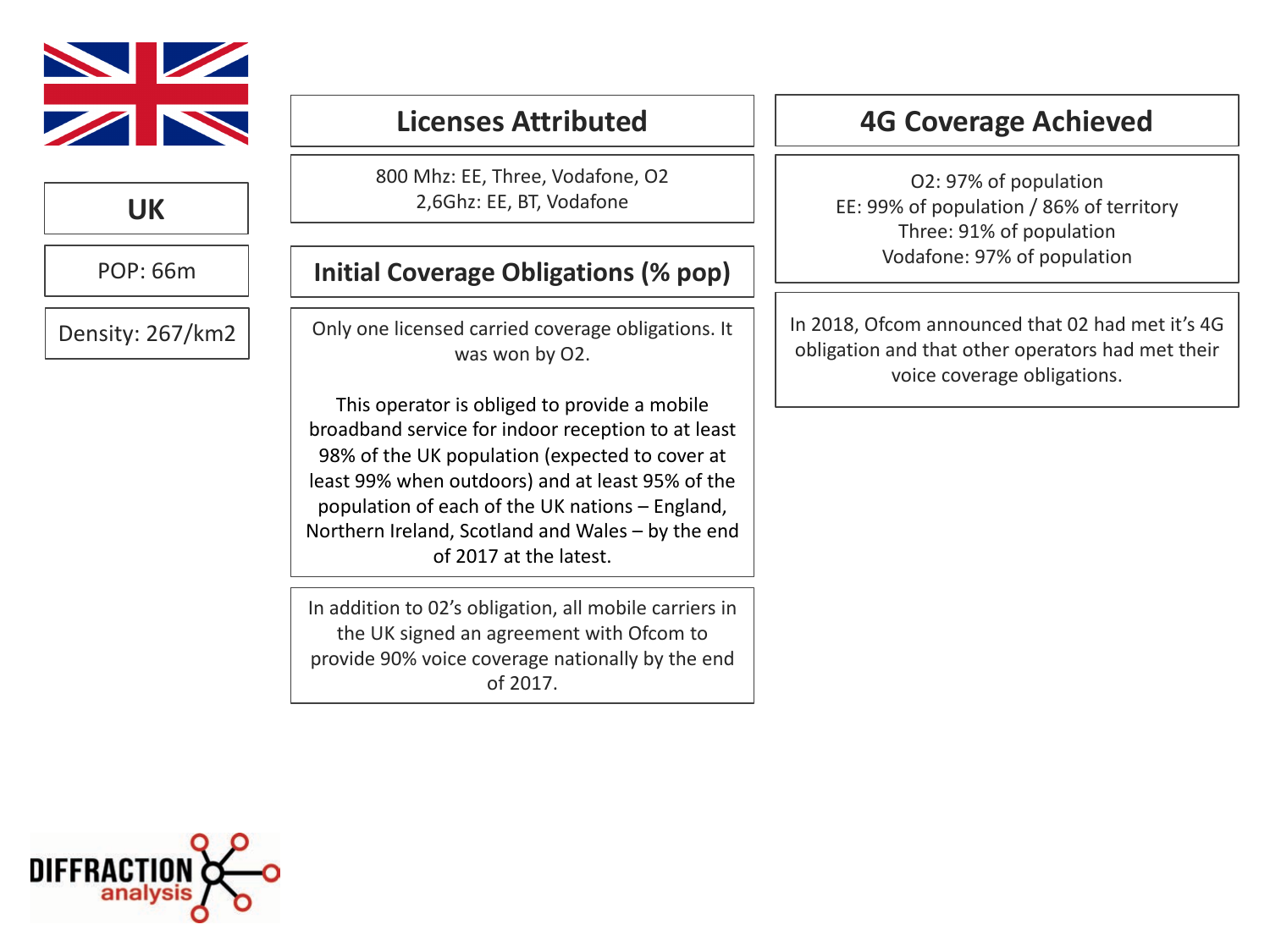

## **Sweden**

POP: 10m 

Density: 22/km2 

# **Licenses Attributed**

450Mhz: Net1 800 Mhz: TeliaSonera, Hi3G, Net4Mobility 2,6Ghz: TeliaSonera, Tele2, Telenor, Hi3G

#### **Initial Coverage Obligations (% pop)**

450Mhz: 80% of area in each region (county) 800Mhz: 100% coverage of households and businesses with at least 1 Mb/s throughput for FWA. 2.6Ghz band: no obligations

**4G Coverage Achieved**

Telia 99,9% of pop Net4Mobility 99,5% of pop / 90% of territory Hi3G (Tre) 80% of pop Net1: 96% of territory

Note that there is a fair amount of network sharing going on in Sweden. Net4Mobility is a JV between Tele2 and Telenor to share infrastructure assets and spectrum in the 800Mhz band. While both companies operate separately from a commercial standpoint, their coverage performance is identical in this band (other bands may complement that differently). 

Note also that Net1 is a B2B operator offering technical solutions. It does not operate in the retail market. It therefore does not publish population coverage numbers.

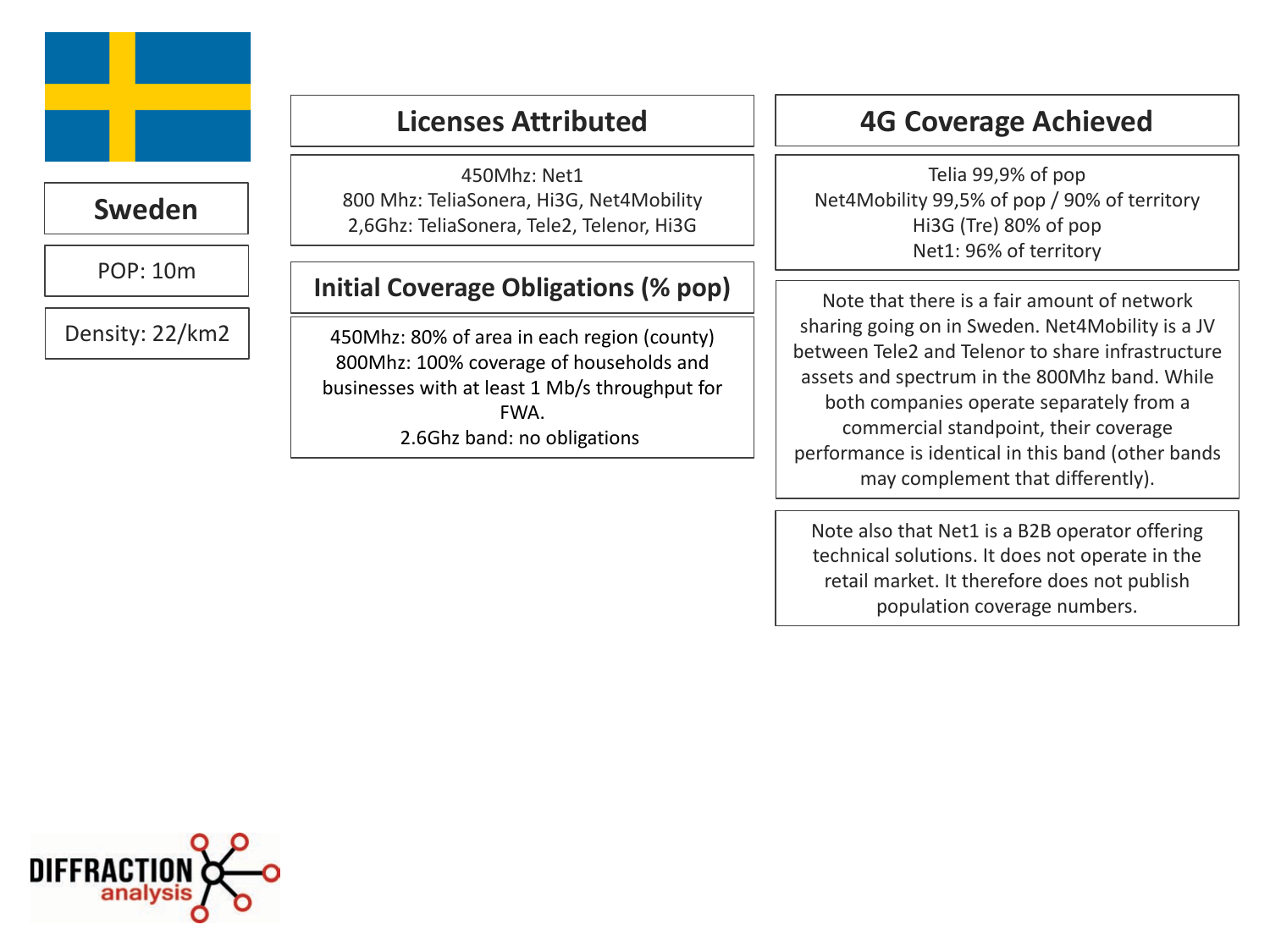|                 | <b>Licenses Attributed</b>                                                         | <b>4G Coverage Achieved</b>                                  |  |
|-----------------|------------------------------------------------------------------------------------|--------------------------------------------------------------|--|
| <b>Finland</b>  | 700 Mhz: TeliaSonera, DNA, Elisa (2017)<br>800 Mhz: TeliaSonera, DNA, Elisa (2013) | DNA 99% of pop<br>TeliaSonera 97% of pop<br>Elisa 99% of pop |  |
| POP: 5.5m       | <b>Initial Coverage Obligations (% pop)</b>                                        | Note that TeliaSonera and DNA share network                  |  |
| Density: 17/km2 | 700Mhz:<br>99% pop by Y3                                                           | assets in LTE in order to maximise rural coverage.           |  |
|                 | 800Mhz:<br>95% pop by Y3<br>TeliaSonera: 99% pop by Y5<br>Elisa and DNA: 97% by Y5 |                                                              |  |

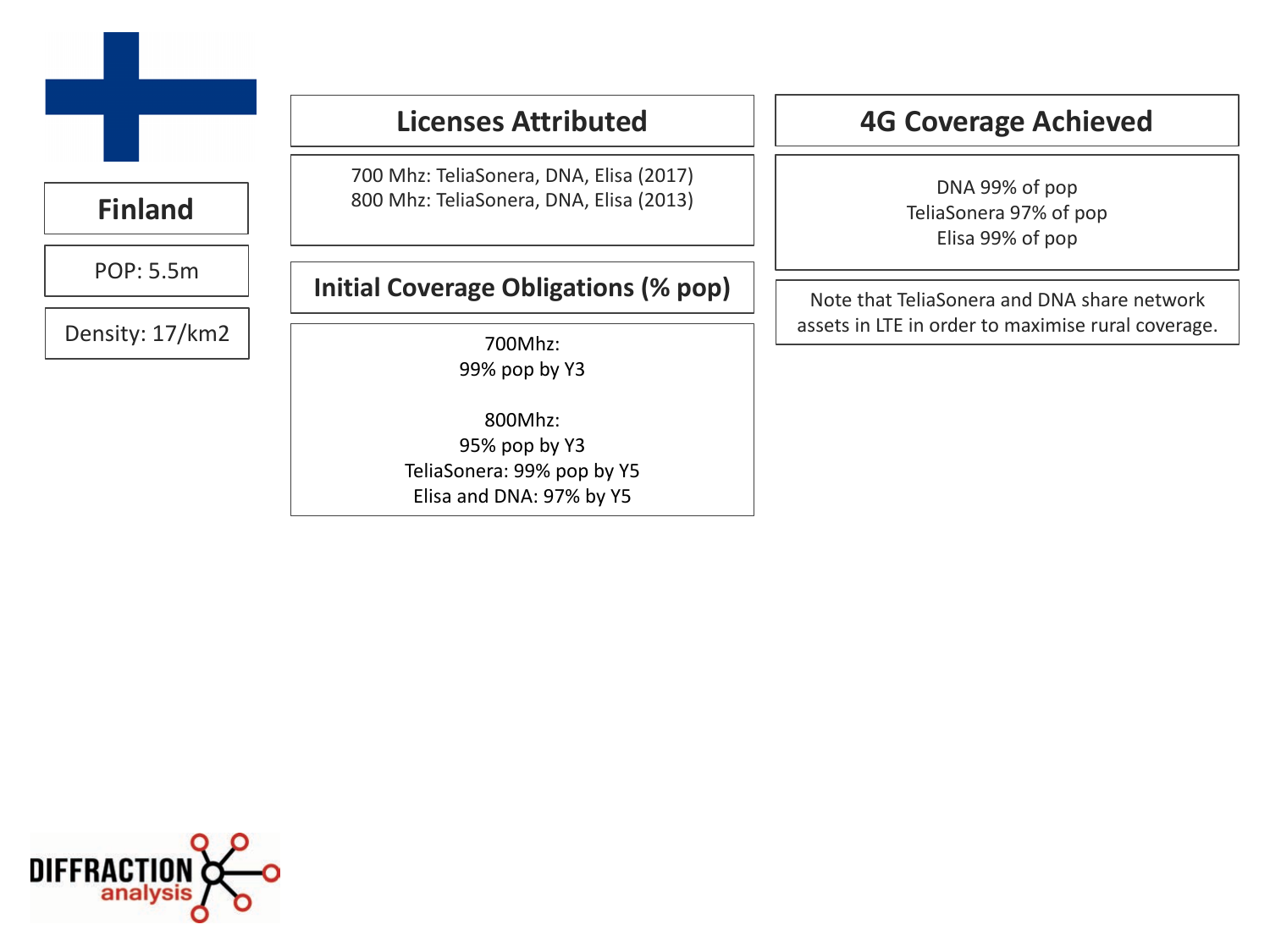# **Italy**

POP: 61m 

Density: 201/km2

# **Licenses Attributed**

800 Mhz: TIM, Vodafone, WIND (2011) 1800 Mhz: TIM, Vodafone, WIND (2011) 2600 Mhz: 3 Italia, TIM, Vodafone (2011)

#### **Initial Coverage Obligations (% pop)**

#### 800Mhz

Each spectrum lot comes with a specific list of municipalities that must be covered over time: - at least 30% of the aforementioned

municipalities must be fully covered by Y3

- at least 75% must be fully covered by Y5

Other Frequencies National coverage of 20% pop by Y2 and 40% by Y4. In addition, population in each announced coverage area during the tender process must be covered at least in half with 2600 MHz, the remainder may be covered using the other frequencies for broadband use at 900, 1800 and 2100 MHz. All geographical areas covered by tender application must be fully covered using the 2.6 GHz band by Y11.

# **4G Coverage Achieved**

Vodafone Italy 97,3% of pop TIM 98% of pop Wind Tre 95,3% of pop

Note that Wind Tre is the product of the merger between the two smallest market players. As part of the merger deal they have had to sell some assets and spectrum to Iliad who is anticipated to enter the market in 2018.

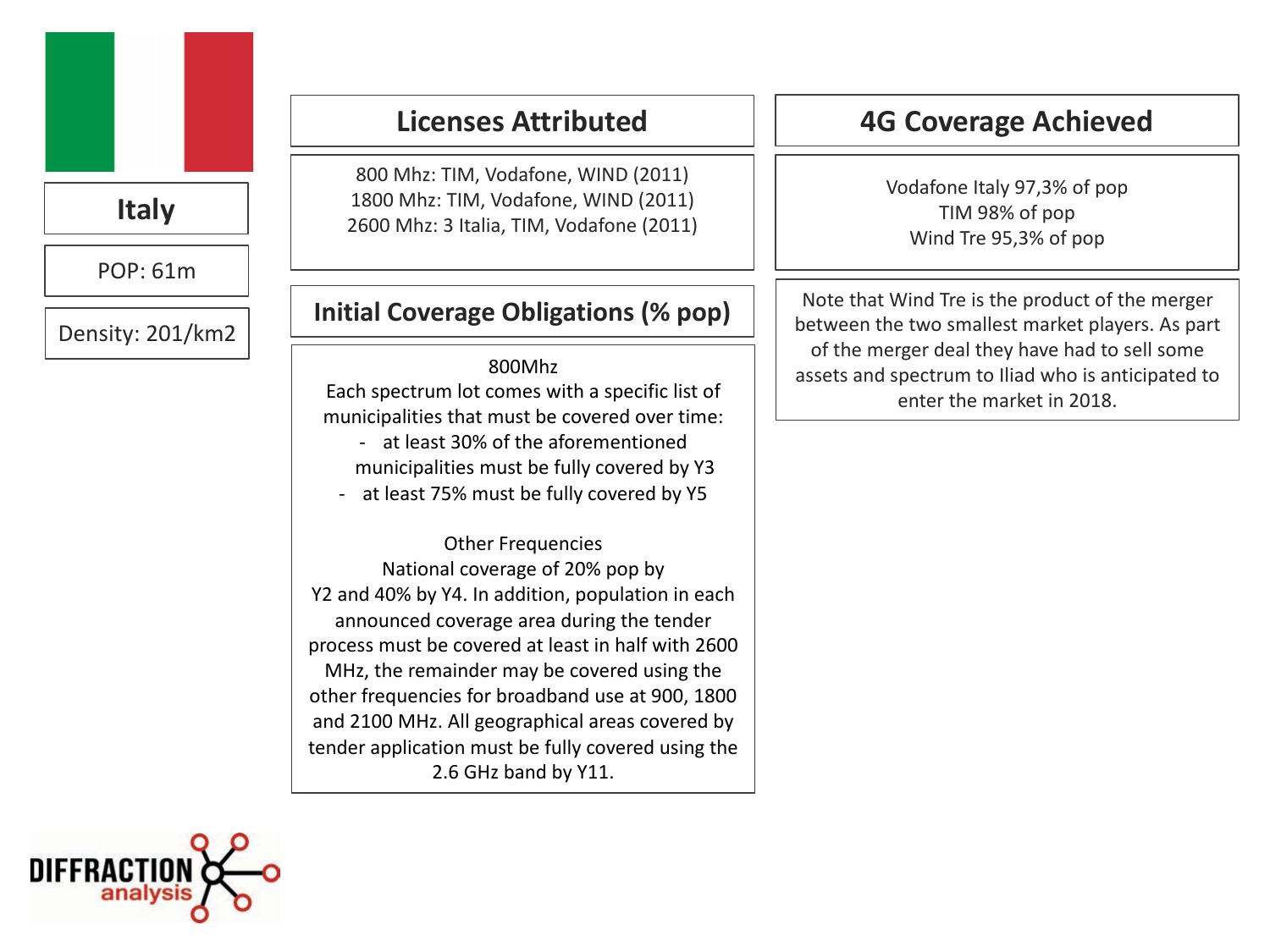

# **Spain**

POP: 46m 

Density: 91/km2

# **Licenses Attributed**

800 Mhz: Movistar, Vodafone, Orange (2011) 900 Mhz: Movistar, Orange (2011) 1800Mhz: Yoigo (2011) 2600 Mhz: Movistar, Vodafone, Orange (2011)

## **Initial Coverage Obligations (% pop)**

Irrespective of spectrum usage, the coverage obligations of the 2011 spectrum auctions impose for each operator a performance of 30 Mbps to 90% of the population in villages of less than 5000 inhabitants. This is only now being measured, so there is no feedback on how the different operators have (or haven't) achieved this yet.

# **4G Coverage Achieved**

Movistar 95% of pop Vodafone 95% of pop Orange 95% of pop Yoigo/Masmovil 85% pop

Note Yoigo/Masmovil has a roaming agreement (previously with Telefonica, now with Orange) to complement its coverage. 

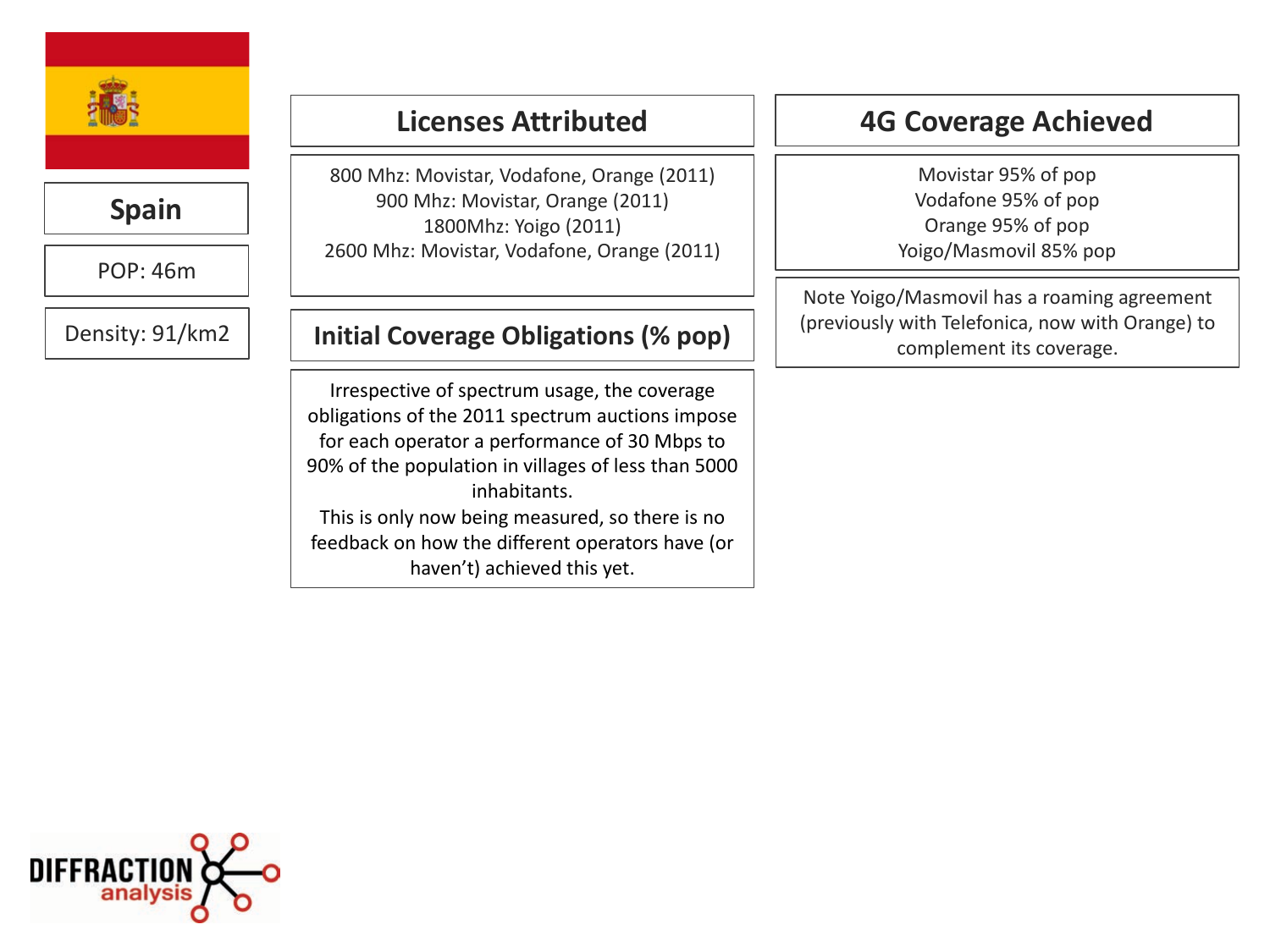

#### **Germany**

POP: 83m 

Density: 236/km2 

800 Mhz: Deutsche Telekom, Vodafone, Eplus, Telefonica/O2 (2010) 1800Mhz: Deutsche Telekom, Vodafone, Telefonica/O2 (2010)

**Licenses Attributed**

#### **Initial Coverage Obligations (% pop)**

The 800MHz frequencies included a phased rollout obligation to cover areas underserved with broadband services, also known as 'white spots', with operators required to cover 90% of these areas before they could roll out mobile broadband in other areas using 800MHz spectrum. Rollout is to be carried out in stages based on the number of inhabitants, beginning with municipalities with 5,000 people or less, and followed by larger towns in the subsequent stages. When the coverage obligation has been fulfilled in a federal state, assignment holders can make unrestricted use of the 800MHz spectrum there.

# **4G Coverage Achieved**

Deutsche Telekom 94% of pop Vodafone 90% of pop Telefonica 90% of pop

Note Telefonica/O2 purchased Eplus, so only three market players remaining. 

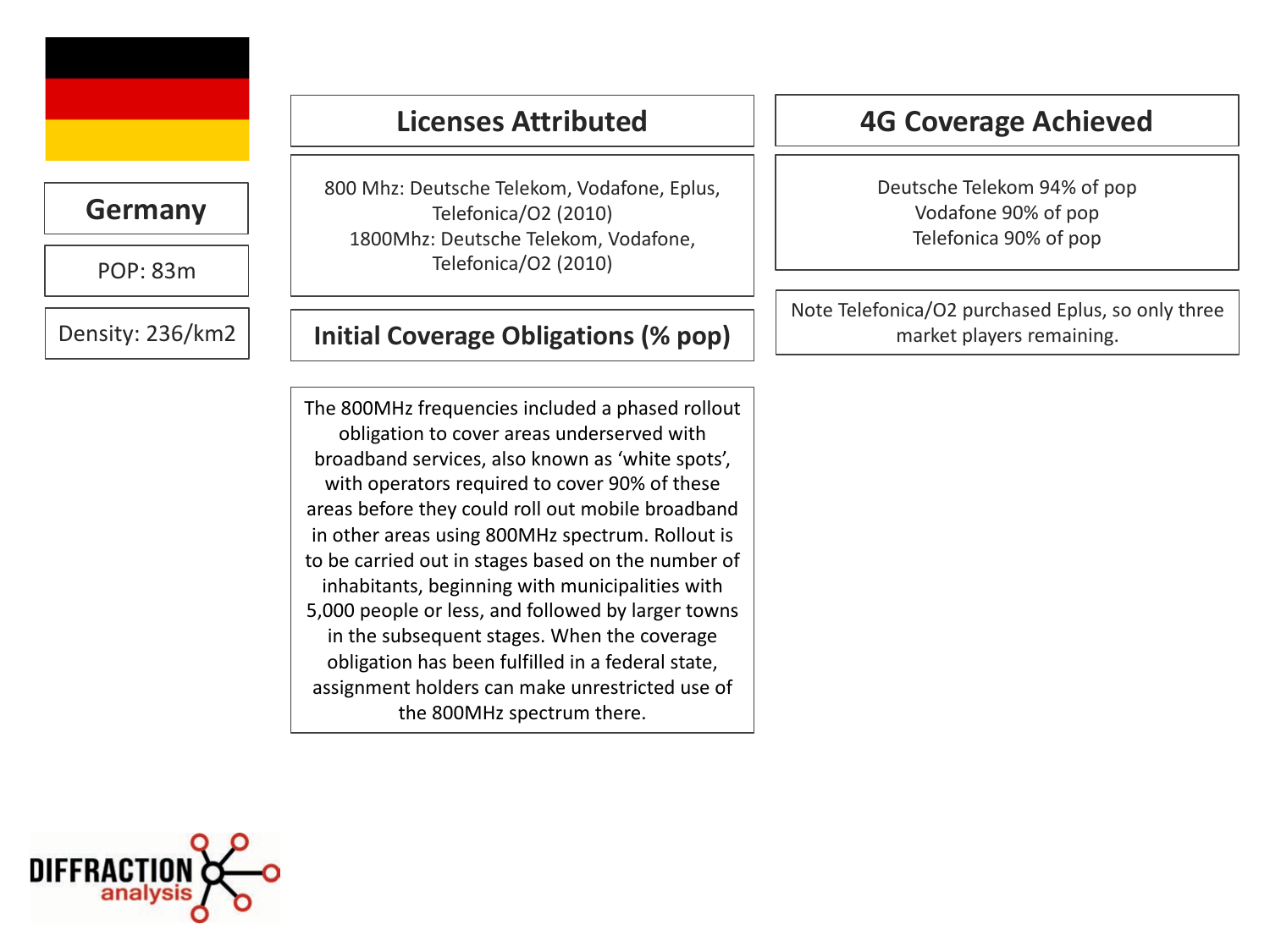|                 | <b>Licenses Attributed</b>                                                                                                              | <b>4G Coverage Achieved</b><br>Cosmote 65% of pop<br>Vodafone 45% of pop<br>Wind 0% of pop |  |
|-----------------|-----------------------------------------------------------------------------------------------------------------------------------------|--------------------------------------------------------------------------------------------|--|
| <b>Greece</b>   | 800 Mhz: Cosmote, Vodafone (2014)<br>2600Mhz: Cosmote, Vodafone (2014)                                                                  |                                                                                            |  |
| <b>POP: 11m</b> |                                                                                                                                         |                                                                                            |  |
| Density: 84/km2 | Initial Coverage Obligations (% pop)                                                                                                    |                                                                                            |  |
|                 | While the Greek regulator imposed coverage<br>obligations for 2G and 3G licenses, it did not<br>impose coverage obligations for 4G/LTE. |                                                                                            |  |

 $\equiv$ 

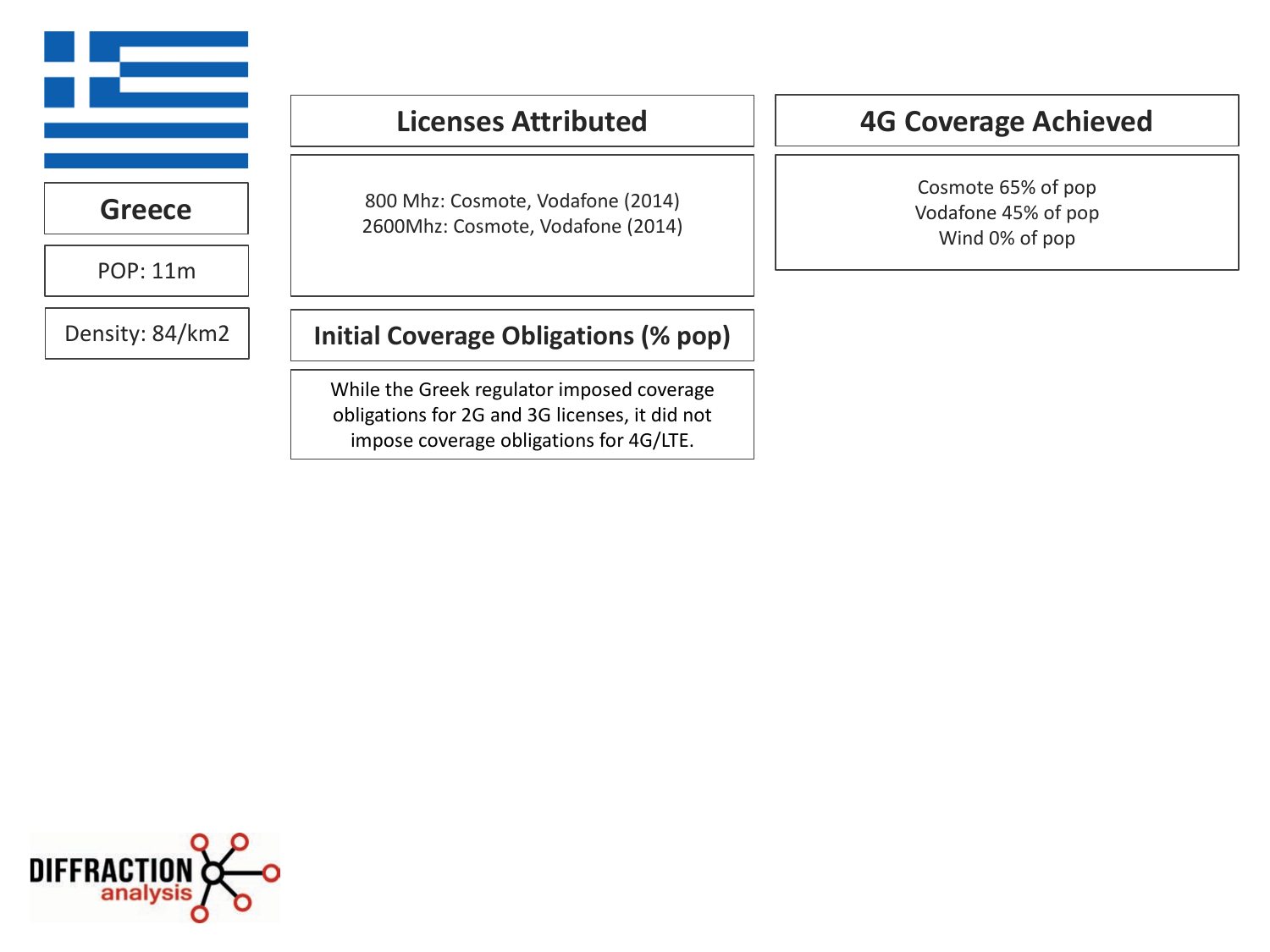

# **Ireland**

POP: 5m 

Density: 67/km2

# **Licenses Attributed**

800 Mhz: Meteor, Telefónica and Vodafone (2012) 900 Mhz: H3G, Meteor, Telefónica and Vodafone (2012) 1800Mhz: H3G, Meteor, Telefónica and Vodafone (2012)

## **Initial Coverage Obligations (% pop)**

All operators must maintain a minimum coverage of 70% of the population and meet this target within three years of receiving the licence.

# **4G Coverage Achieved**

Meteor/Eir 96% of pop H3G 95% of pop Vodafone 90% of pop

Note Telefónica/O2 was merged with H3G in 2015.